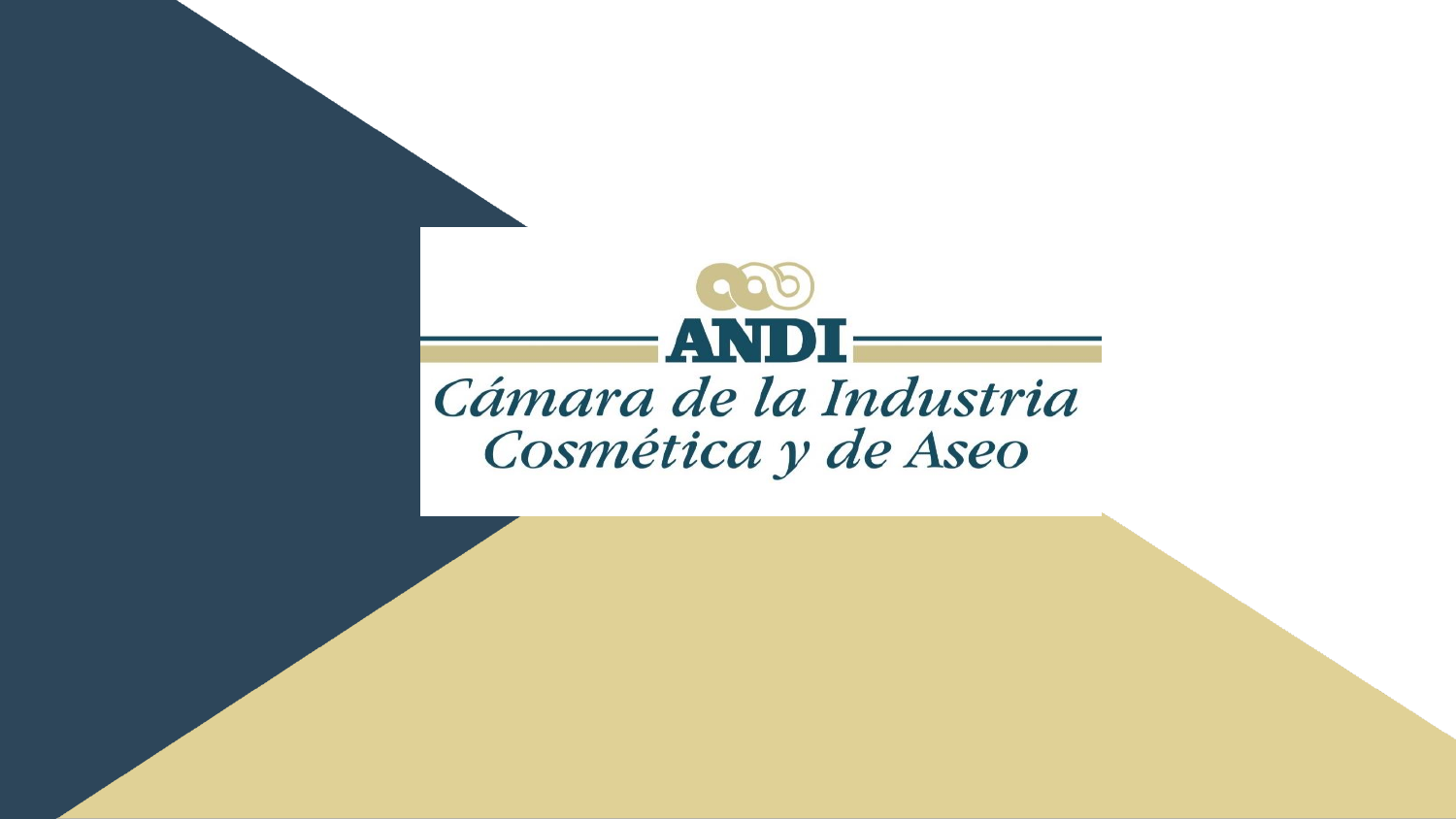# SECTOR CHARACTERIZATION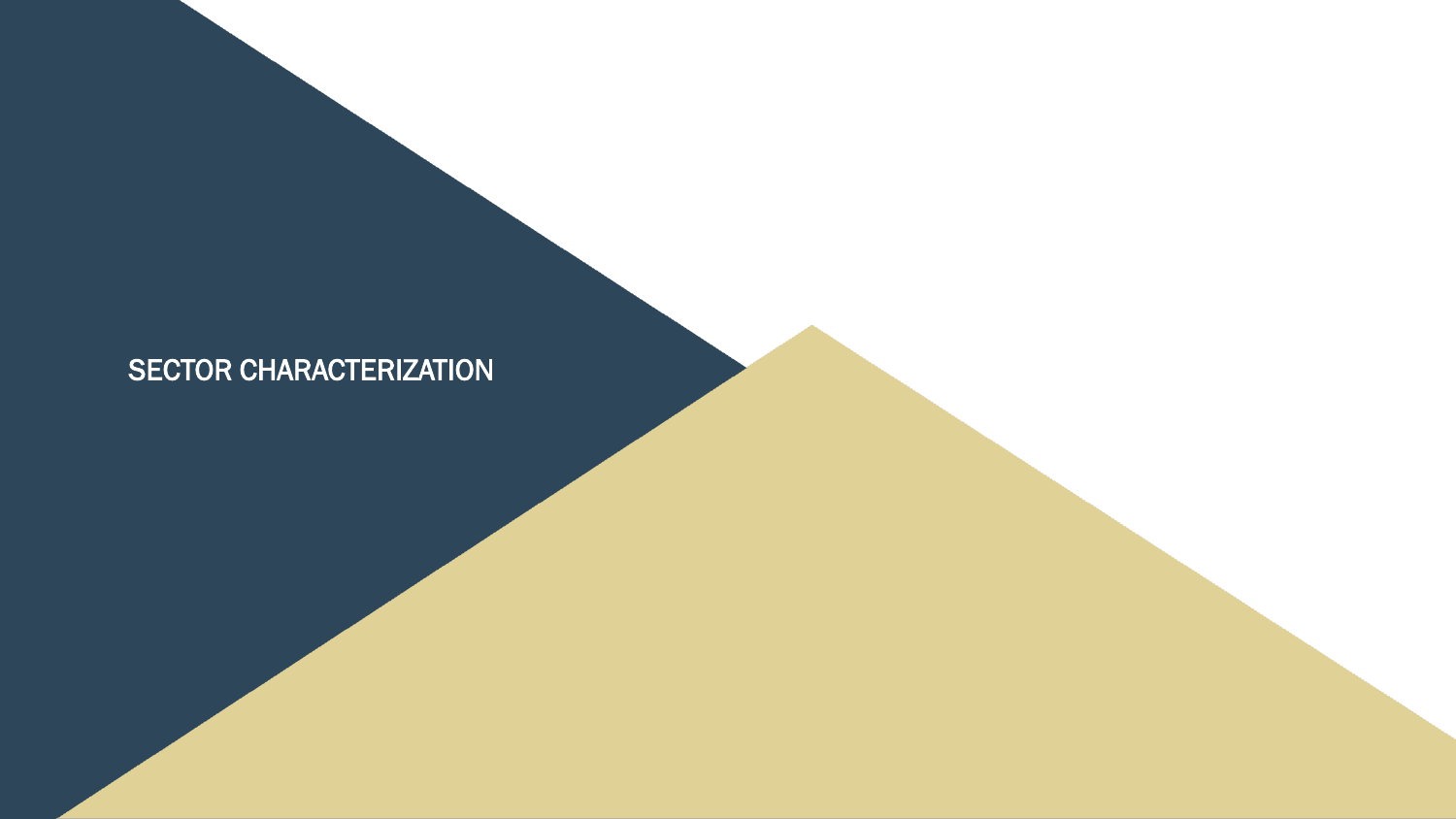

MARKET SIZE OF THE COSMETICS, CLEANSING AND ABSORBENT PRODUCTS MARKET IN COLOMBIA (2017)



**COSMETICS** 



EMPLOYMENT 2017

NO. EMPLOYEES 50.962



INTERANNUAL VARIATION (%)

2016-2017 8,6%

\* Value: USD million Source: Euromonitor, 2018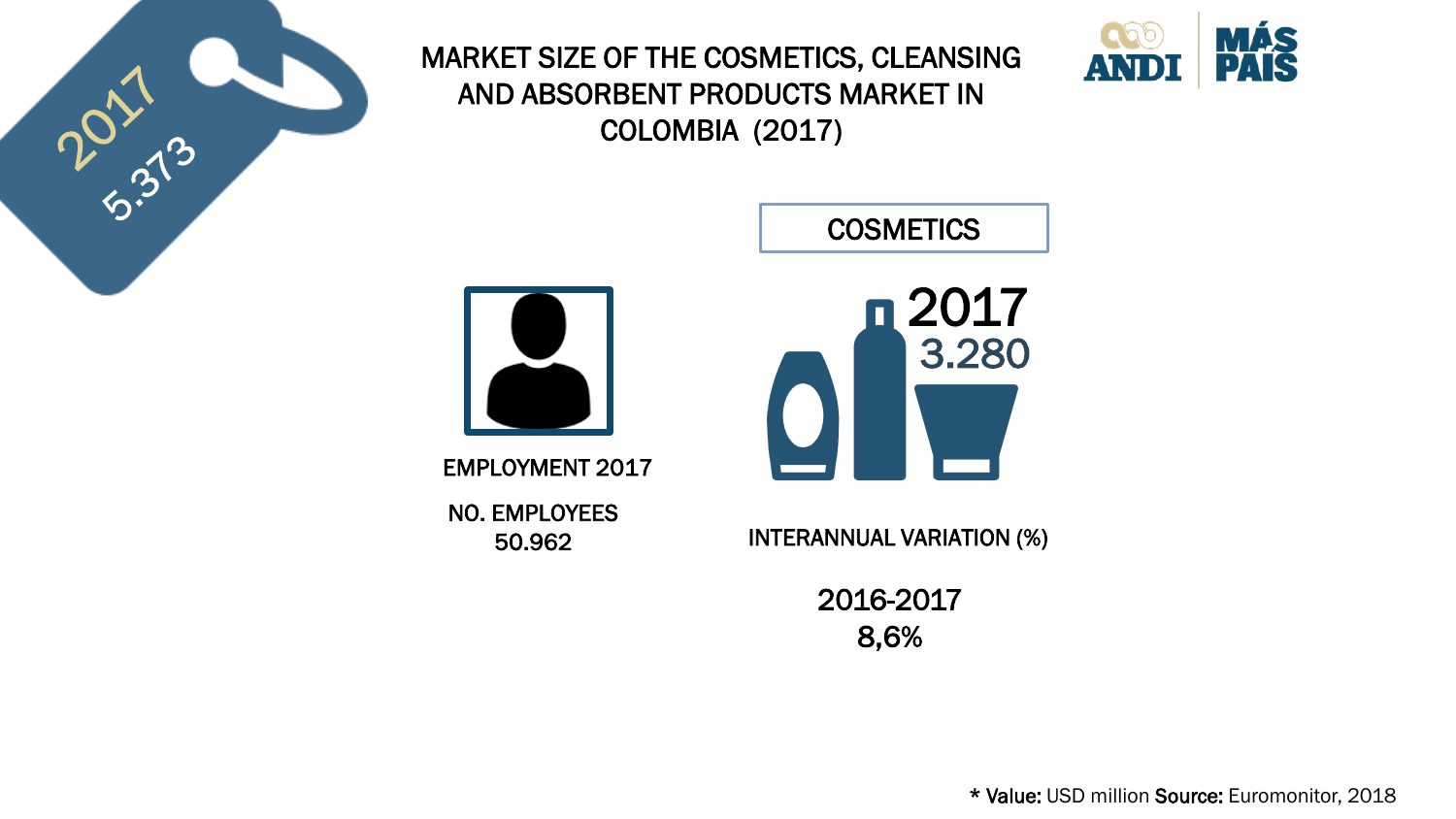## PRINCIPAL SUBCATEGORIES OF PRODUCTS IN COLOMBIA 2017



| <b>Fragancies</b>          | $662 - (20%)$ | <b>Deodorant</b>                              | $222 - (6%)$ |
|----------------------------|---------------|-----------------------------------------------|--------------|
| <b>Hair Care</b>           | $509 - (16%)$ | <b>Bath and Shower</b>                        | $192 - (5%)$ |
| <b>Mouth Care</b>          | $537 - (15%)$ | <b>Products for babies</b><br>YO.<br>and kids | $170 - (5%)$ |
| <b>Male</b><br>cleanliness | $517 - (14%)$ | Sets/Kits                                     | $117 - (3%)$ |
| <b>Skin care</b>           | $445 - (14%)$ | $-9-$<br><b>Sun Protection</b>                | $45 - (1%)$  |
| <b>Makeup</b>              | $326 - (9\%)$ | $\left(  \right)$<br><b>Depilatories</b>      | $28 - (1\%)$ |

COMETICS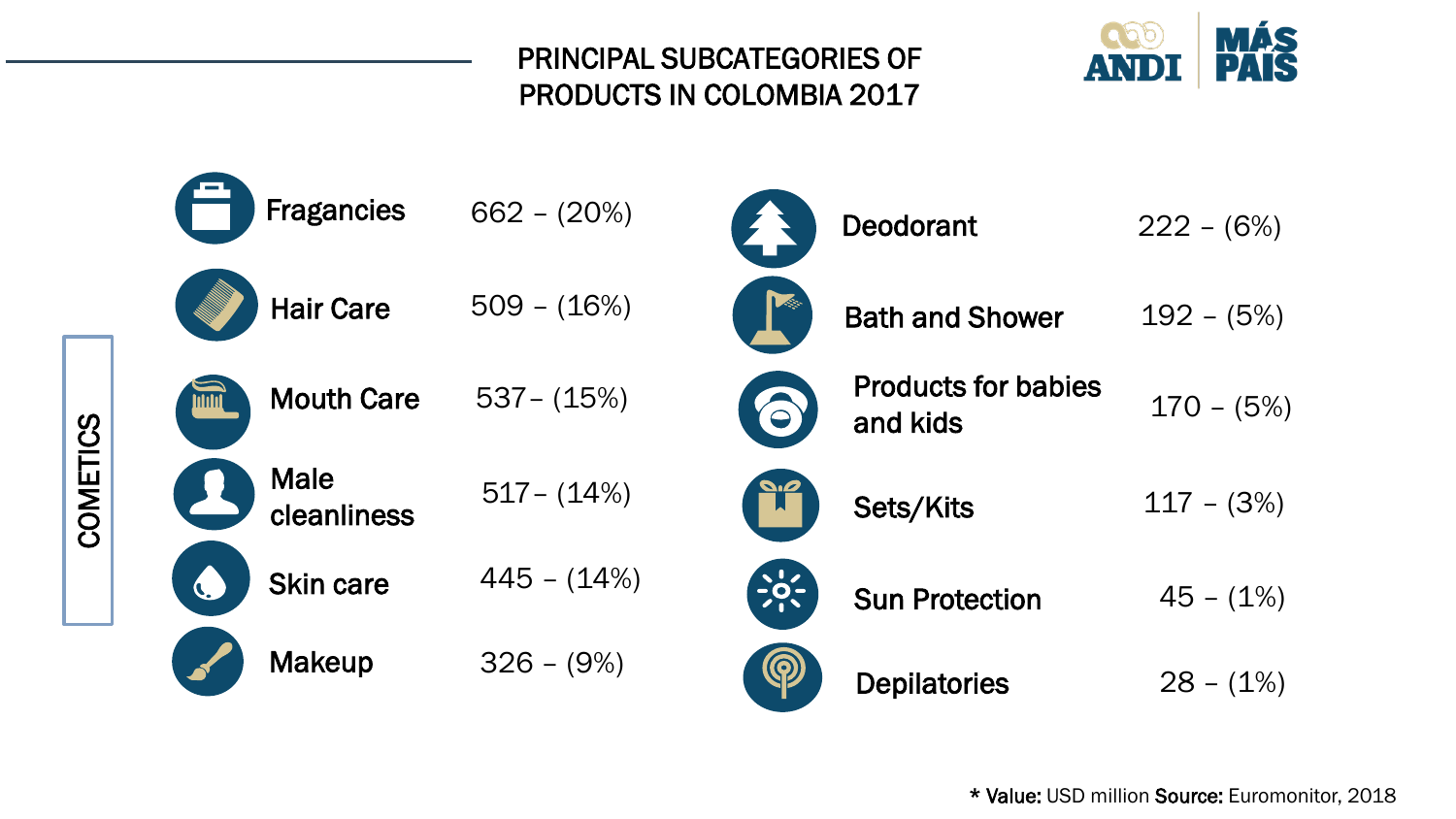## MAIN COMPANIES IN COLOMBIA - PARTICIPATION IN THE MARKET 2017





\* Value: USD million Source: Euromonitor, 2018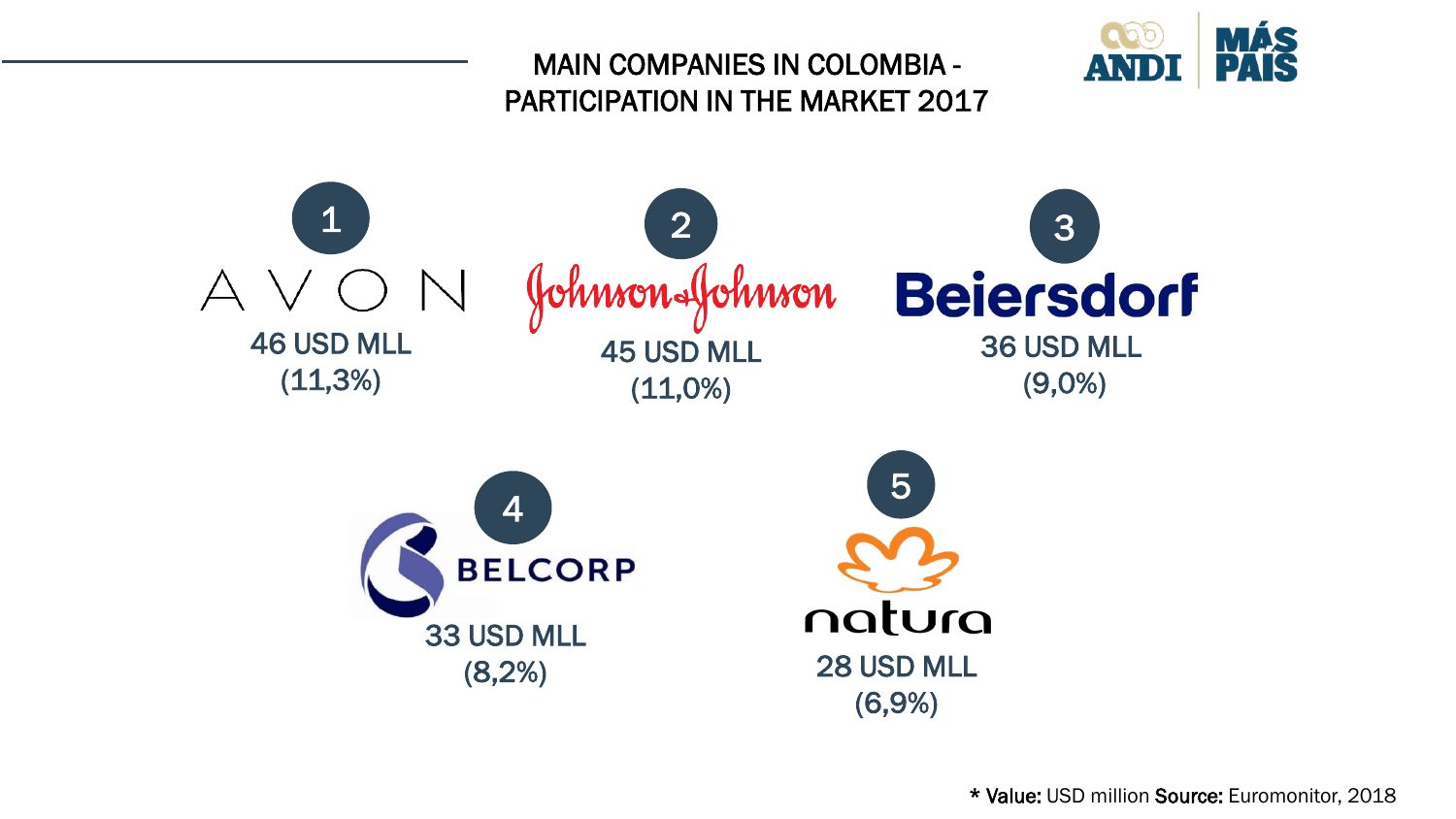#### PARTICIPATION OF THE COSMETICS AND CLEANSING PRODUCTS IN THE EXPORTATIONS DURING 2017



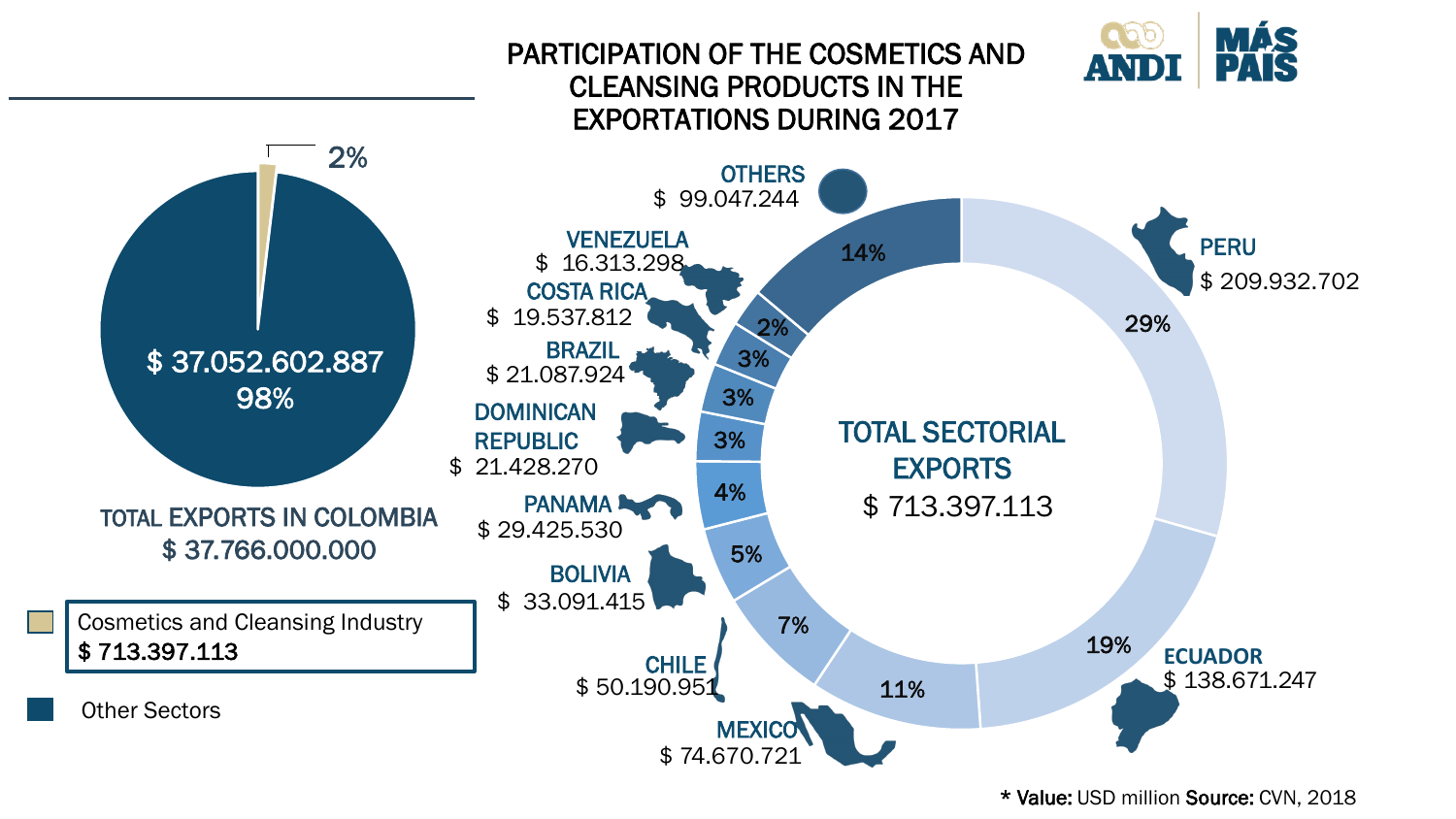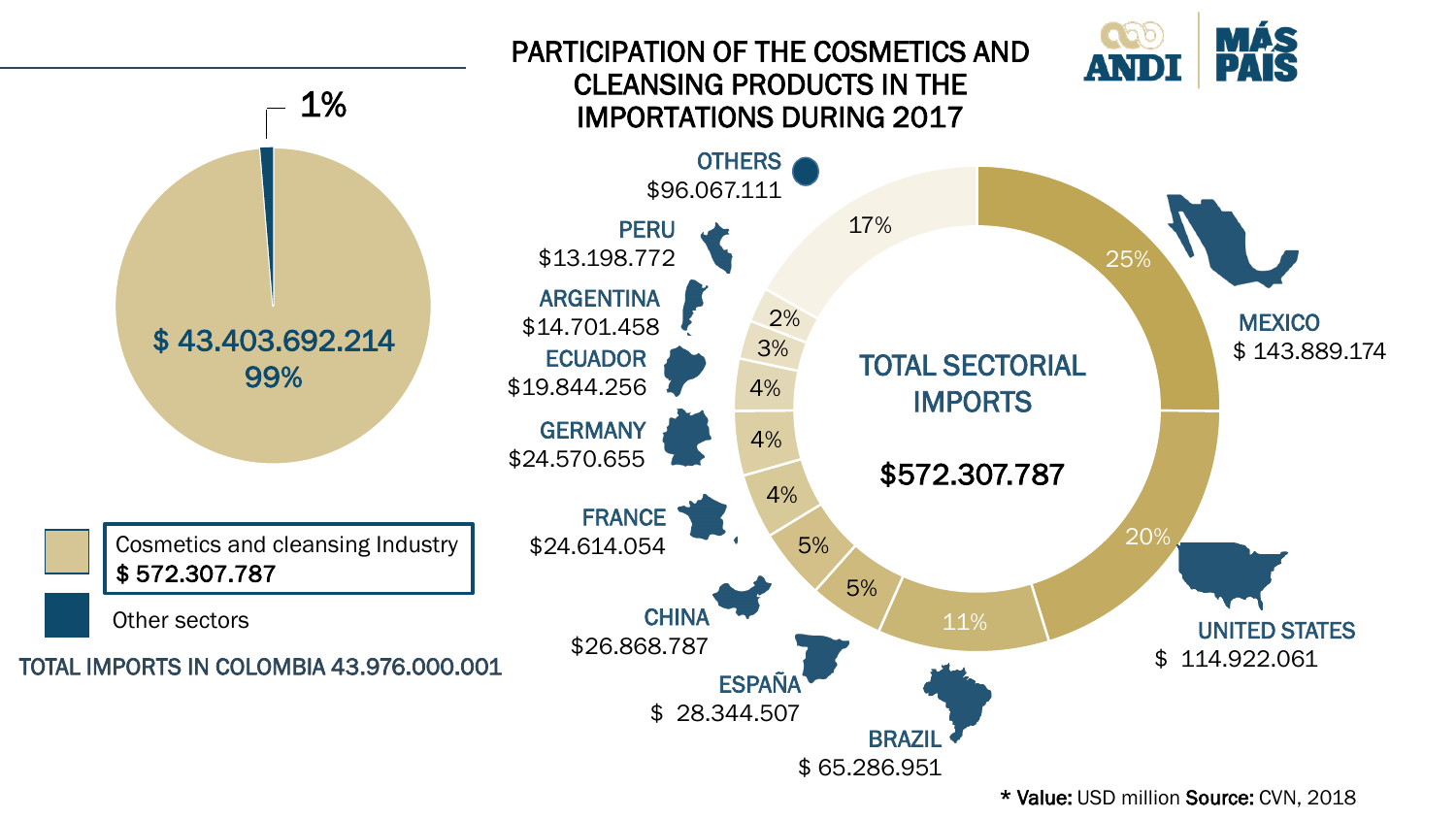

INDEX

- 1. Introduction of the negotiation benefits in Colombia
- 2. Methodological route
- 3. Non-monetary benefits
- 4. Monetary benefits
- 5. Application data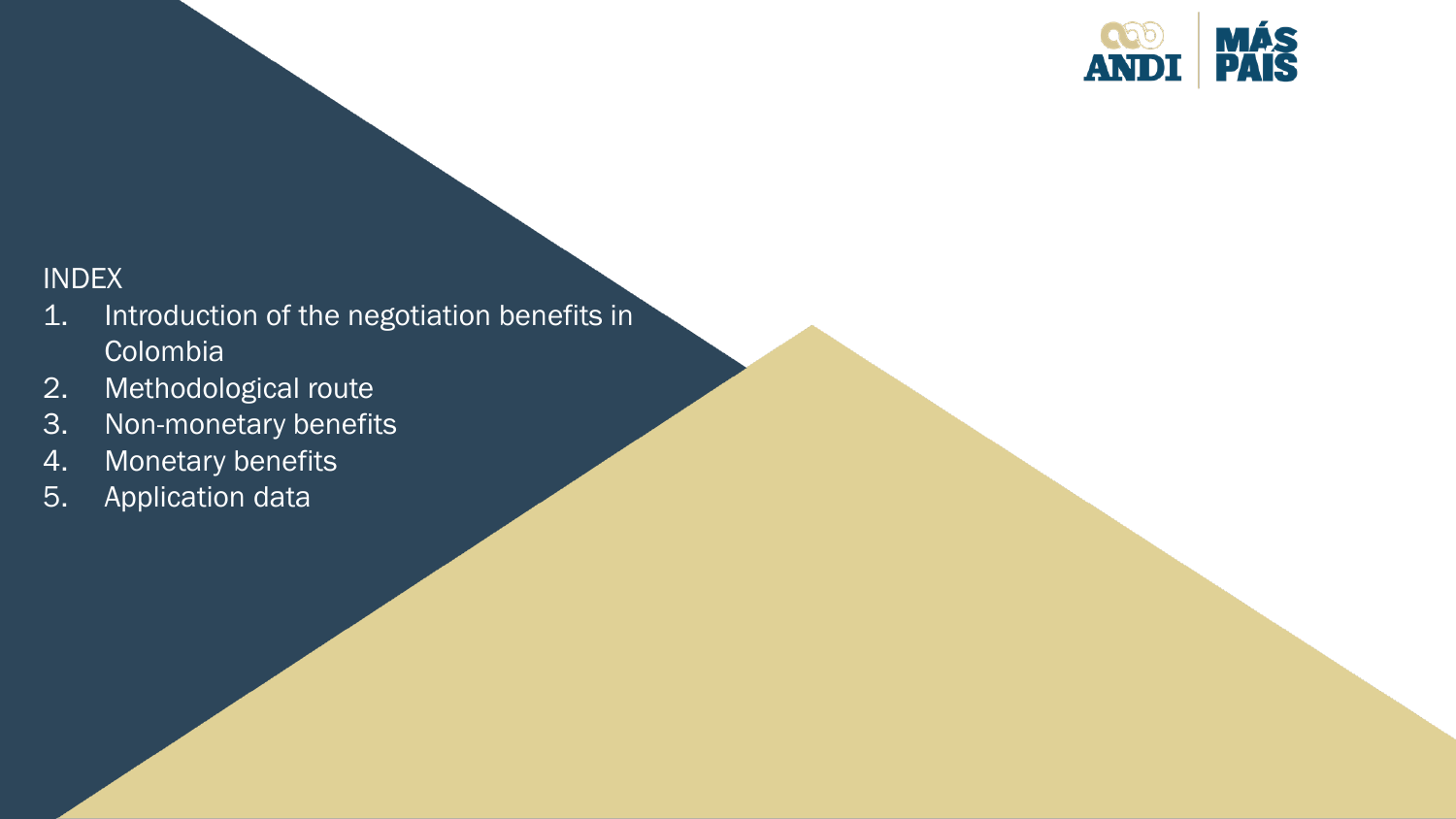#### INTRODUCTION TO THE NEGOTIATION BENEFITS IN COLOMBIA



CBD Articles 15 and 19: Access to Genetic Resources and Fair and Equitable Benefit Distribution.

> Colombia as a country of origin, owns the Genetic Resources and their derived products, also from the GR of the migratory species that due to natural causes are in our territory.

> > MADS is a National Authority in terms of Access of Genetic Resources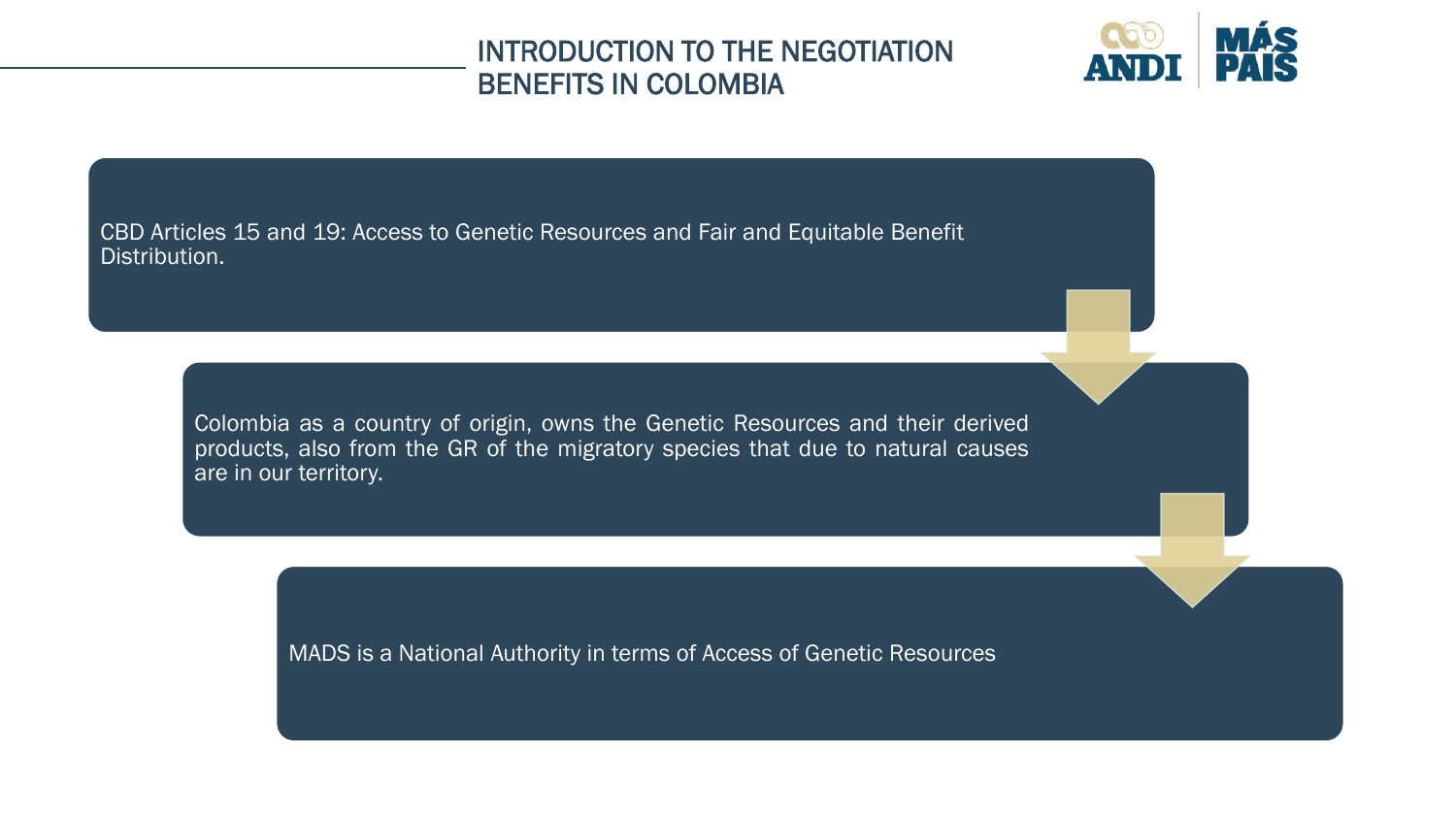### METHODOLOGICAL ROUTE



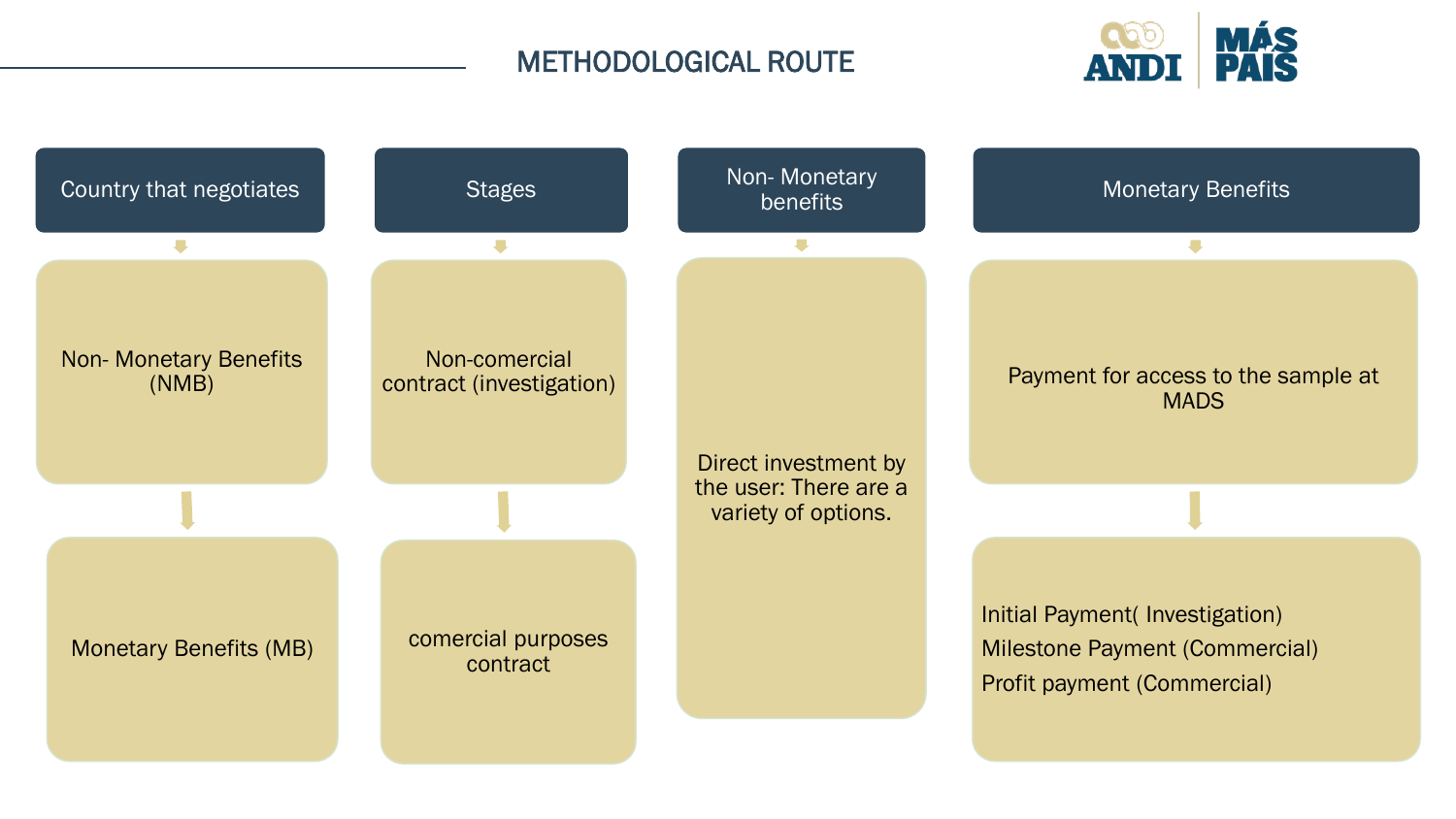#### EXAMPLES OF THE NON-MONETARY ADVANTAGES



| Participation,<br>collaboration,<br>cooperation and contribution in<br>research results detailed abroad<br>from internships, professionals (min<br>2 months) of national research and<br>entities,<br><b>SINA</b><br>where<br>investigation was detailed or is studying BD and RN in the country.<br>being detailed. | Publish, share with other research<br>and socialization<br>centers with<br>the national institutes in charge of                                                                    | In high and medium commitment<br>level, collaborate with offering<br>personalized teaching methods and<br>provision of research equipment for<br>teaching.                                                           | Admission to the RG ex situ facilities<br>and access to databases.    |
|----------------------------------------------------------------------------------------------------------------------------------------------------------------------------------------------------------------------------------------------------------------------------------------------------------------------|------------------------------------------------------------------------------------------------------------------------------------------------------------------------------------|----------------------------------------------------------------------------------------------------------------------------------------------------------------------------------------------------------------------|-----------------------------------------------------------------------|
| and more favorable terms.                                                                                                                                                                                                                                                                                            | Transfer to the GR provider of Creation of institutional capacity in<br>knowledge and technology in fair the country, with special emphasis<br>on regions where GRs are extracted. | Development stage of research and<br>with the participation of the with RG.<br>Colombian company or institute.                                                                                                       | product development in the country Training for ANC officials related |
|                                                                                                                                                                                                                                                                                                                      | <b>Workshops</b><br>events<br>and<br>communities to increase<br>capacities around the use and<br>sustainable management of BD and<br>GR.                                           | Contribution to the local economy<br>with with sustainable employment that<br>the allows to ensure profits to support<br>an acceptable quality of life level<br>and to minimize pressure on the BD<br>in the region. |                                                                       |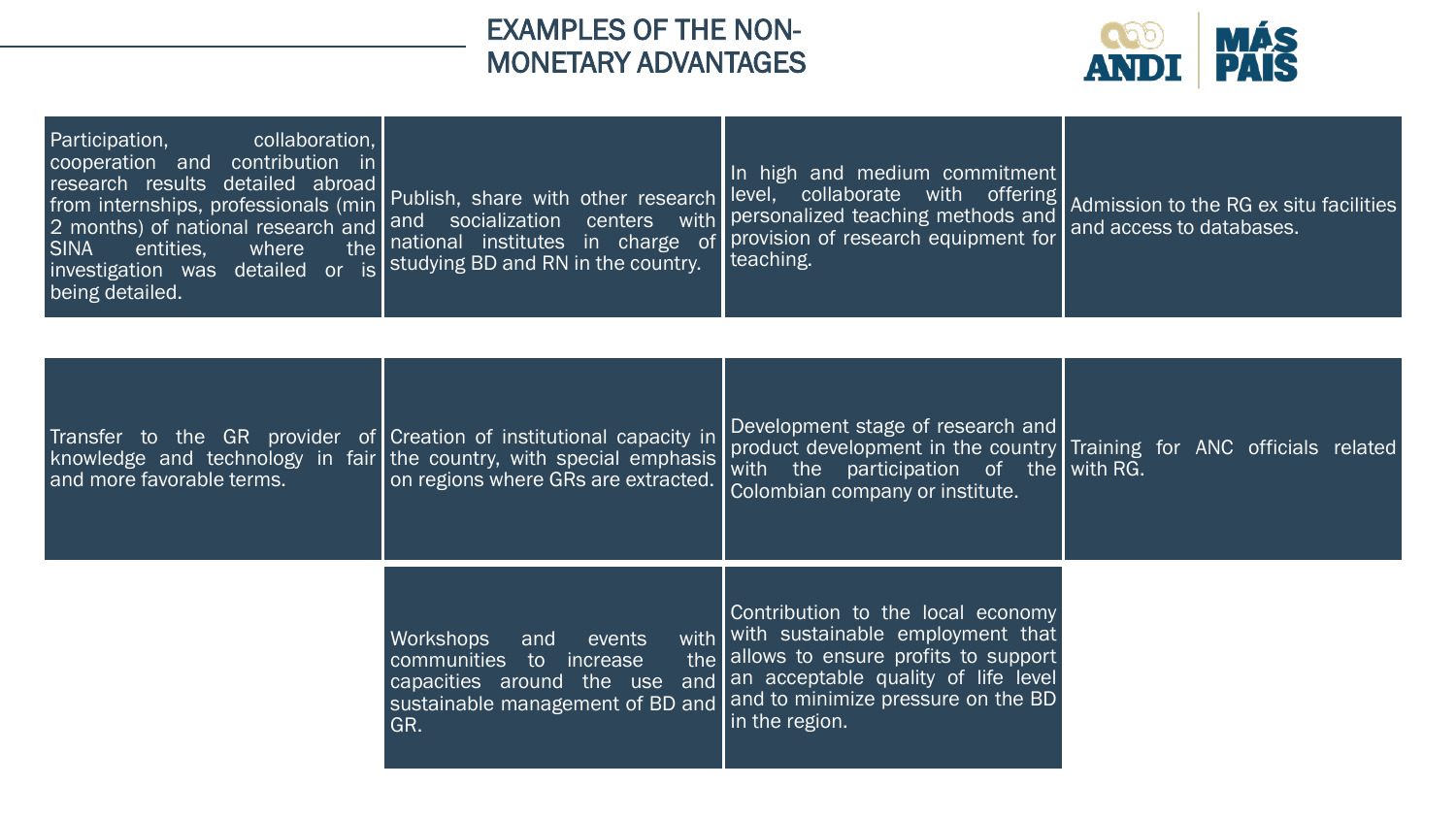#### TO TAKE INTO ACCOUNT ON THE NON-MONETARY BENEFITS



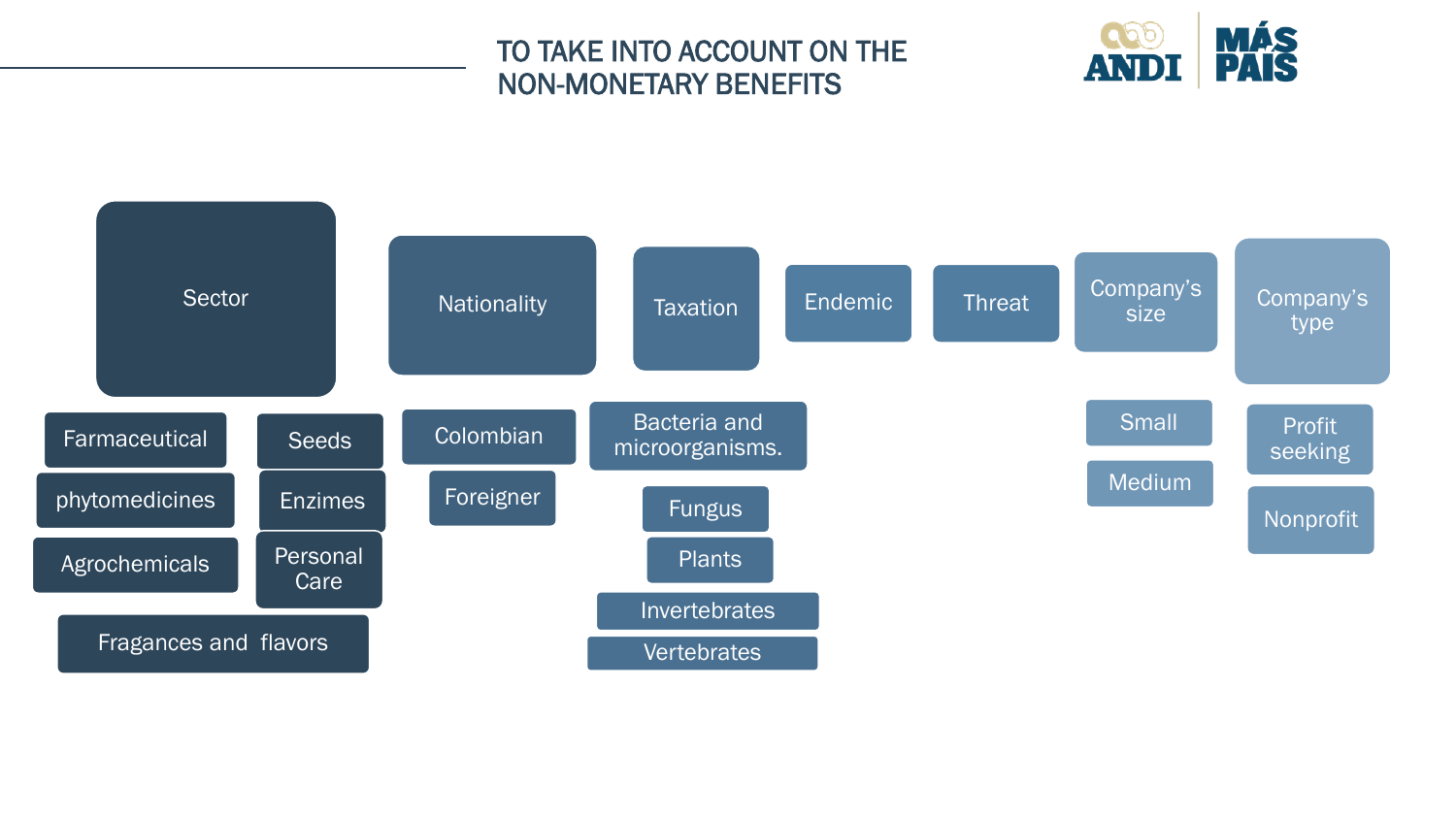## MONETARY ADVANTAGES



| Taking into account what was agreed in the contract, there are three types of payment                |                                                                                                                                                            |                                                                               |                                                                                                        |                                                                                                                                                                             |                                                                                                   |                                                                                      |                                                                                                  |
|------------------------------------------------------------------------------------------------------|------------------------------------------------------------------------------------------------------------------------------------------------------------|-------------------------------------------------------------------------------|--------------------------------------------------------------------------------------------------------|-----------------------------------------------------------------------------------------------------------------------------------------------------------------------------|---------------------------------------------------------------------------------------------------|--------------------------------------------------------------------------------------|--------------------------------------------------------------------------------------------------|
|                                                                                                      | <b>Initial Payment</b>                                                                                                                                     | <b>Milestone Payment</b>                                                      |                                                                                                        | <b>Profit Payment</b>                                                                                                                                                       |                                                                                                   |                                                                                      |                                                                                                  |
| This kind of<br>payment<br>allows to<br>characterize<br>and identify<br>the resource<br>potentiality | The Initial<br>Payment is<br>made during<br>the first<br>execution of<br>the contract<br>and as many<br>times as<br>different<br>species are<br>collected. | After the<br>investigation<br>stage and<br>during the<br>commercial<br>stage. | <b>This</b><br>payment is<br>made once<br>or as many<br>times as the<br>commercial<br>stage<br>begins. | For the<br>calculation it<br>will be taken<br>into account<br>the<br>agreements<br>reached in<br>the non-<br>monetary<br>benefits<br>agreed, the<br>sector, the<br>species. | Percentage<br>of net profits<br>overdue for<br>commercial<br>products or<br>patent<br>negotiation | Percentage<br>of net profits<br>expired due<br>to licensing<br>or sale of<br>patents | The<br>payment<br>stats once<br>you get net<br>profits<br>during the<br>term of the<br>contract. |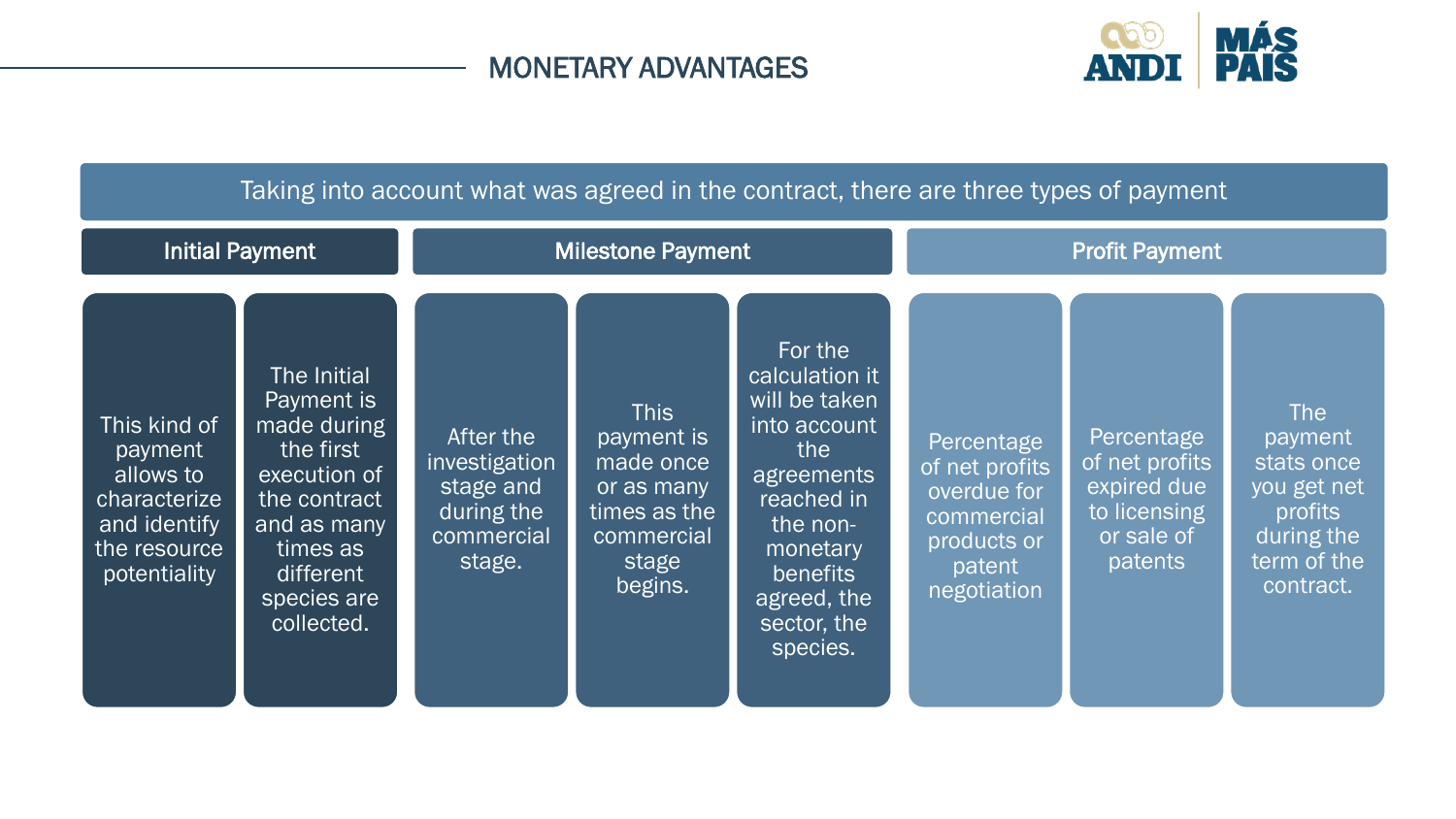

## REQUEST FORM

| CASE FILE:                |  |
|---------------------------|--|
| <b>APPLICANT:</b>         |  |
| <b>PROJECT</b>            |  |
| STAGE OF ACCESS:          |  |
| <b>TYPE OF APPLICANT:</b> |  |
| <b>ORGANISM:</b>          |  |
| <b>ENDEMISM:</b>          |  |
| <b>THREAT</b>             |  |
| SECTOR:                   |  |
| <b>PROJECT DURATION</b>   |  |